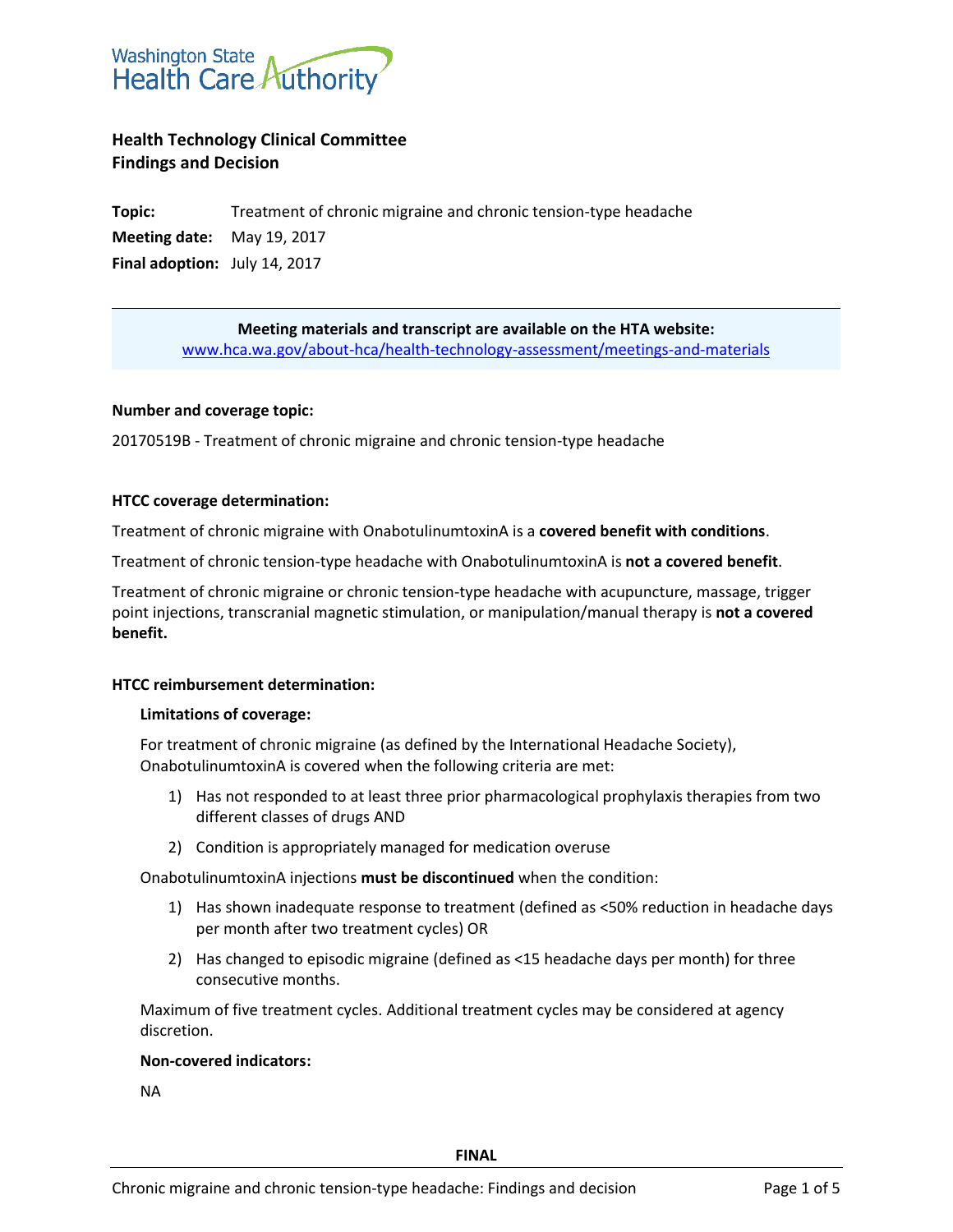# **Agency contact information:**

| Agency                           | <b>Phone Number</b> |
|----------------------------------|---------------------|
| Labor and Industries             | 1-800-547-8367      |
| Public Employees Health Plan     | 1-800-200-1004      |
| <b>Washington State Medicaid</b> | 1-800-562-3022      |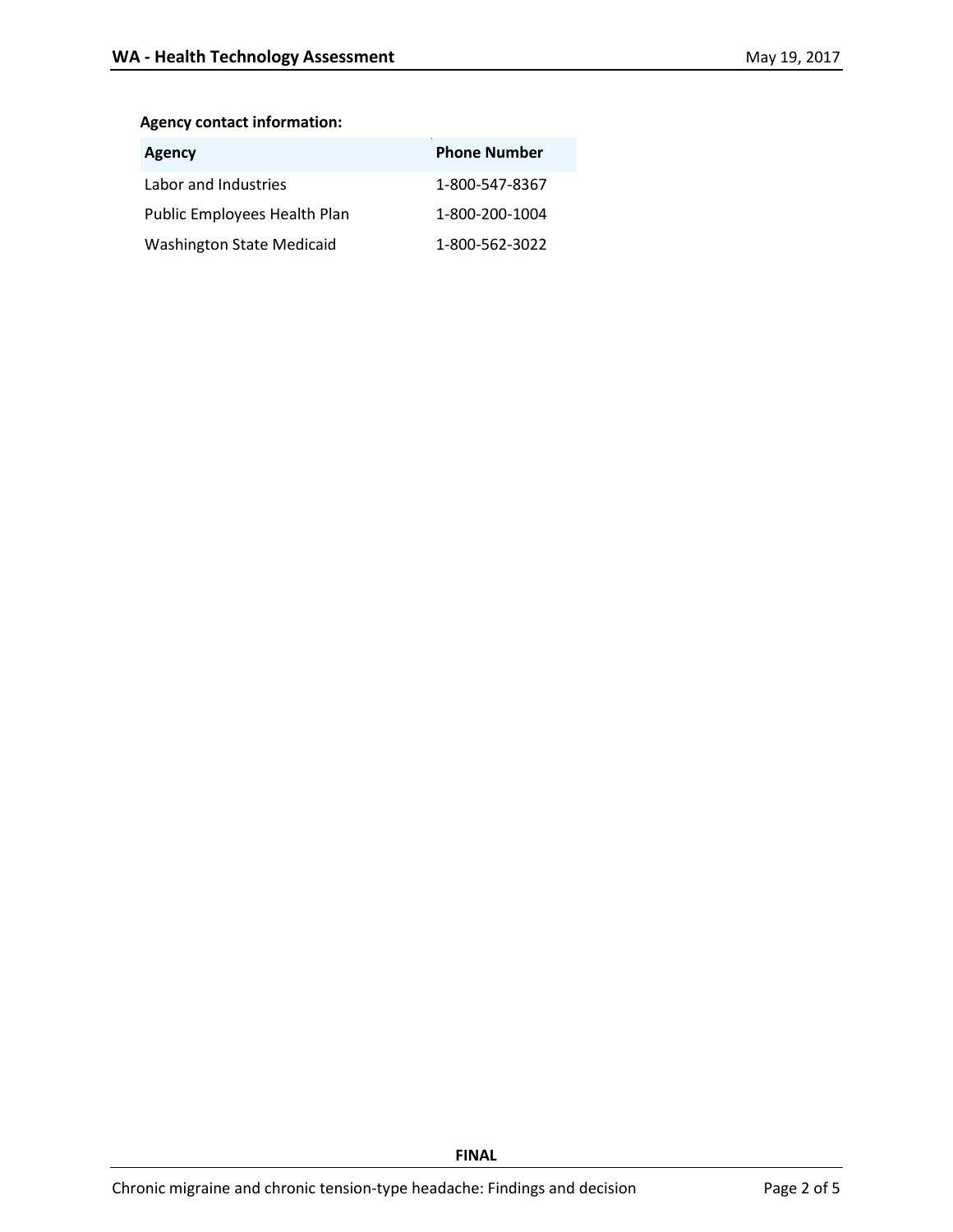#### **HTCC coverage vote and formal action:**

#### *Committee decision*

Based on the deliberations of key health outcomes the committee decided that it had the most complete information: a comprehensive and current evidence report, public comments, and state agency utilization information. The committee also determined that current evidence is sufficient to make a determination on this topic.

The committee concluded that the current evidence on treatment of chronic migraine and chronic tension headaches should be considered and voted on separately. The committee discussed and voted separately on the evidence for use of OnabotulinumtoxinA injections; massage, trigger point injections, manipulation, and transcranial magnetic stimulation; and acupuncture treatment for chronic migraine and chronic tension headaches. The committee considered the evidence and gave greatest weight to the evidence it determined, based on objective factors, to be the most valid and reliable.

Based on these findings, the committee voted to cover with conditions OnabotulinumtoxinA injections for chronic migraine.

Separately, the committee voted to not cover:

Massage, trigger point injections, manipulation, and transcranial

Massage, trigger point injections, manipulation, and transcranial

- OnabotulinumtoxinA injections for chronic tension headaches;
- Massage, trigger point injections, manipulation, and transcranial magnetic stimulation for chronic migraines and chronic tension headaches; and

|                                                             | <b>Not</b><br>covered | <b>Covered under</b><br>certain conditions | Covered<br>unconditionally |
|-------------------------------------------------------------|-----------------------|--------------------------------------------|----------------------------|
| OnabotulinumtoxinA injections for chronic migraine          |                       |                                            |                            |
| OnabotulinumtoxinA injections for chronic tension headaches | q                     |                                            |                            |

magnetic stimulation for chronic migraine 9 0 0

magnetic stimulation for chronic tension headaches 9 0 0

Acupuncture for chronic migraine and chronic tension headache  $\qquad \qquad 7$  2 0

Acupuncture for chronic migraine and for chronic tension headaches.

#### *Discussion*

The committee reviewed and discussed the available studies of treatment of chronic migraines. Details of study design, inclusion criteria and other factors affecting study quality were examined. A majority of committee members found the evidence sufficient to determine that select treatment for chronic migraine were equivalent for safety and equivalent for effectiveness compared to alternatives for some conditions, and more in some cases for costeffectiveness. Based on the information reviewed and considered the committee identified conditions for coverage. A majority of the committee voted to cover OnabotulinumtoxinA injections for chronic migraine with conditions.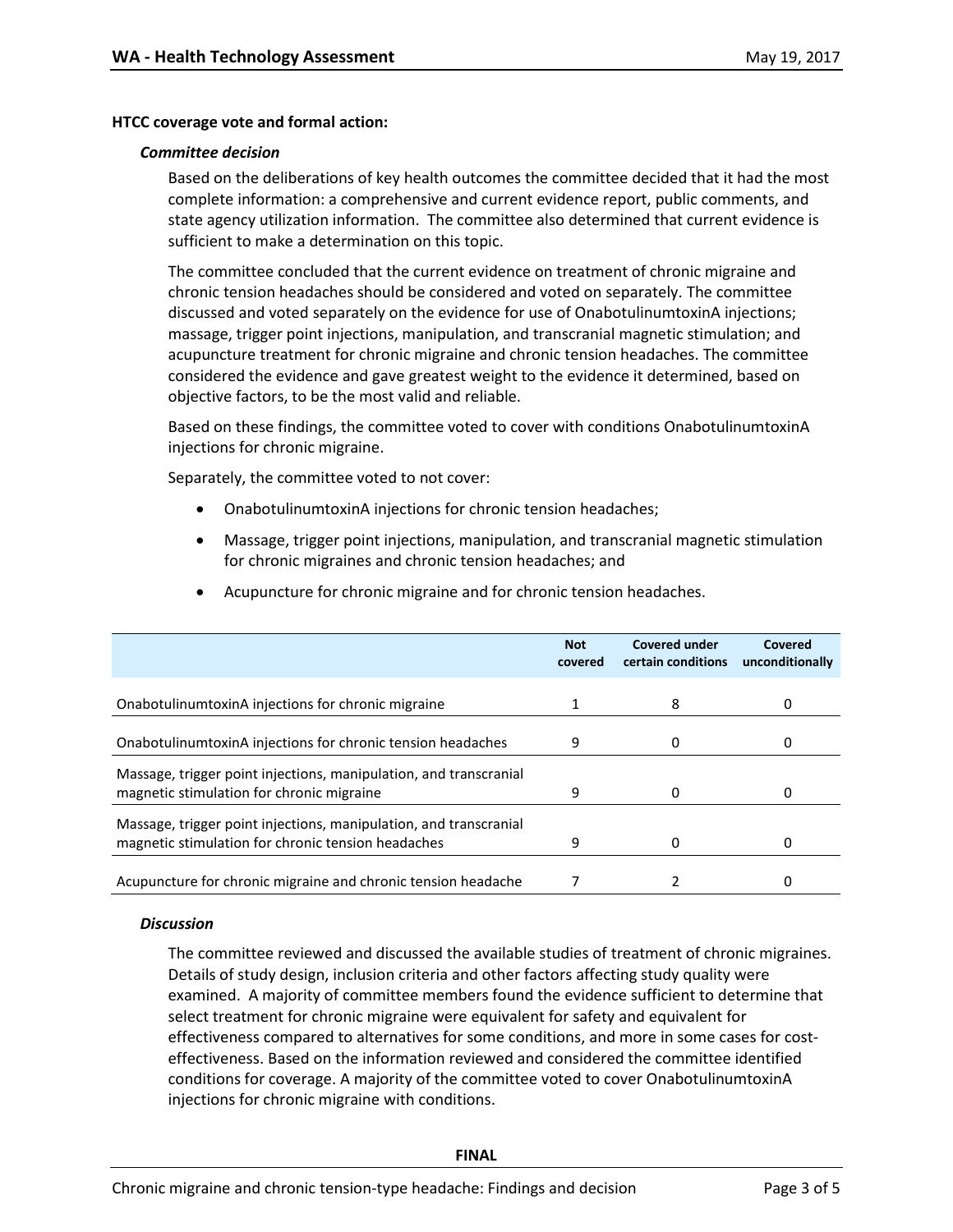## *Limitations*

OnabotulinumtoxinA injections are a covered benefit with conditions in adults with chronic migraine (defined as headaches on ≥15 days per month of which ≥8 days are with migraine) if:

- 1) They have not responded to at least three prior pharmacological prophylaxis therapies from two different classes of drugs AND
- 2) Their condition is appropriately managed for medication overuse

OnabotulinumtoxinA injections must be discontinued in people whose condition:

- 1) Has shown inadequate response to treatment (defined as <50% reduction in headache days per month after two treatment cycles) OR
- 2) Has changed to episodic migraine (defined as <15 headache days per month) for three consecutive months.

Maximum of five treatment cycles.

#### *Action*

The committee checked for availability of a Medicare national coverage decision (NCD). Medicare does not have a NCD for treatment of migraines and chronic tension headaches.

The committee discussed clinical guidelines identified for chronic migraine and chronic tension headaches treatment from the following organizations:

- Diagnosis and management of headaches in young people and adult; National Institute for Health and Care Excellence (NICE) 2012.
- Botulinum toxin type A for the prevention of headaches in adults with chronic migraine; National Institute for Health and Care Excellence (NICE) 2012.
- Practice guideline update summary: botulinum neurotoxin for the treatment of blepharospasm, cervical dystonia, adult spasticity, and headache; American Academy of Neurosurgeons (AAN) 2016.
- Guideline for Primary Care Management of Headache in Adults; Towards Optimized Practice (TOP) 2016.

The committee's determinations are consistent with these guidelines.

The committee chair directed HTA staff to prepare a findings and decision document on selected treatment of varicose veins for public comment; followed by consideration for final approval at the next public meeting.

#### **Health Technology Clinical Committee Authority:**

Washington State's legislature believes it is important to use a science-based, clinician-centered approach for difficult and important health care benefit decisions. Pursuant to chapter 70.14 RCW, the legislature has directed the Washington State Health Care Authority (HCA), through its Health Technology Assessment (HTA) program, to engage in an evaluation process that gathers and assesses the quality of the latest medical evidence using a scientific research company and that takes public input at all stages.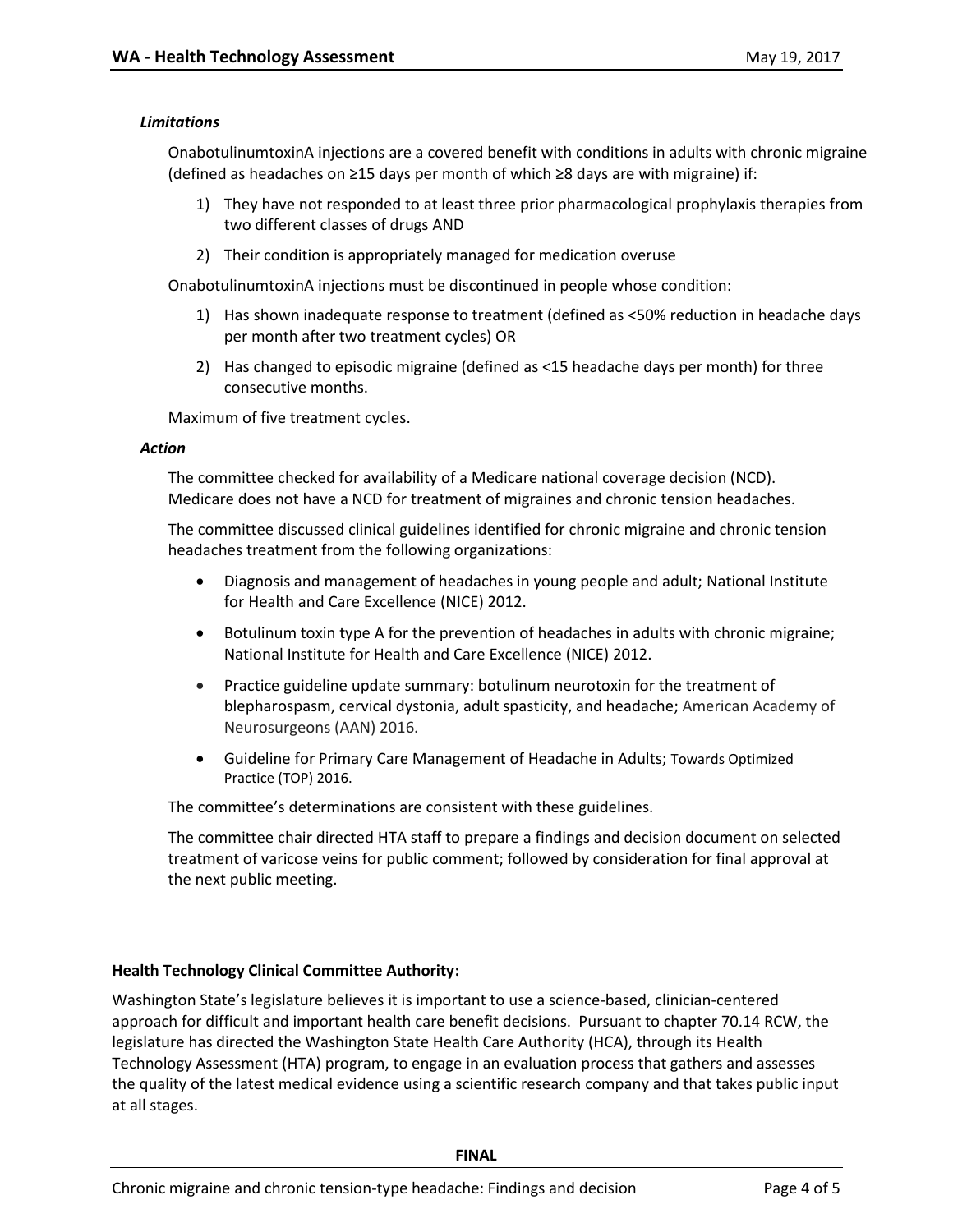Pursuant to RCW 70.14.110 a Health Technology Clinical Committee (HTCC), composed of eleven independent health care professionals, reviews all the information and renders a decision at an open public meeting. The Washington State HTCC determines how selected health technologies are covered by several state agencies (RCW 70.14.080-140). These technologies may include medical or surgical devices and procedures, medical equipment, and diagnostic tests. HTCC bases its decisions on evidence of the technology's safety, efficacy, and cost effectiveness. Participating state agencies are required to comply with the decisions of the HTCC. HTCC decisions may be re-reviewed at the determination of the HCA Administrator.